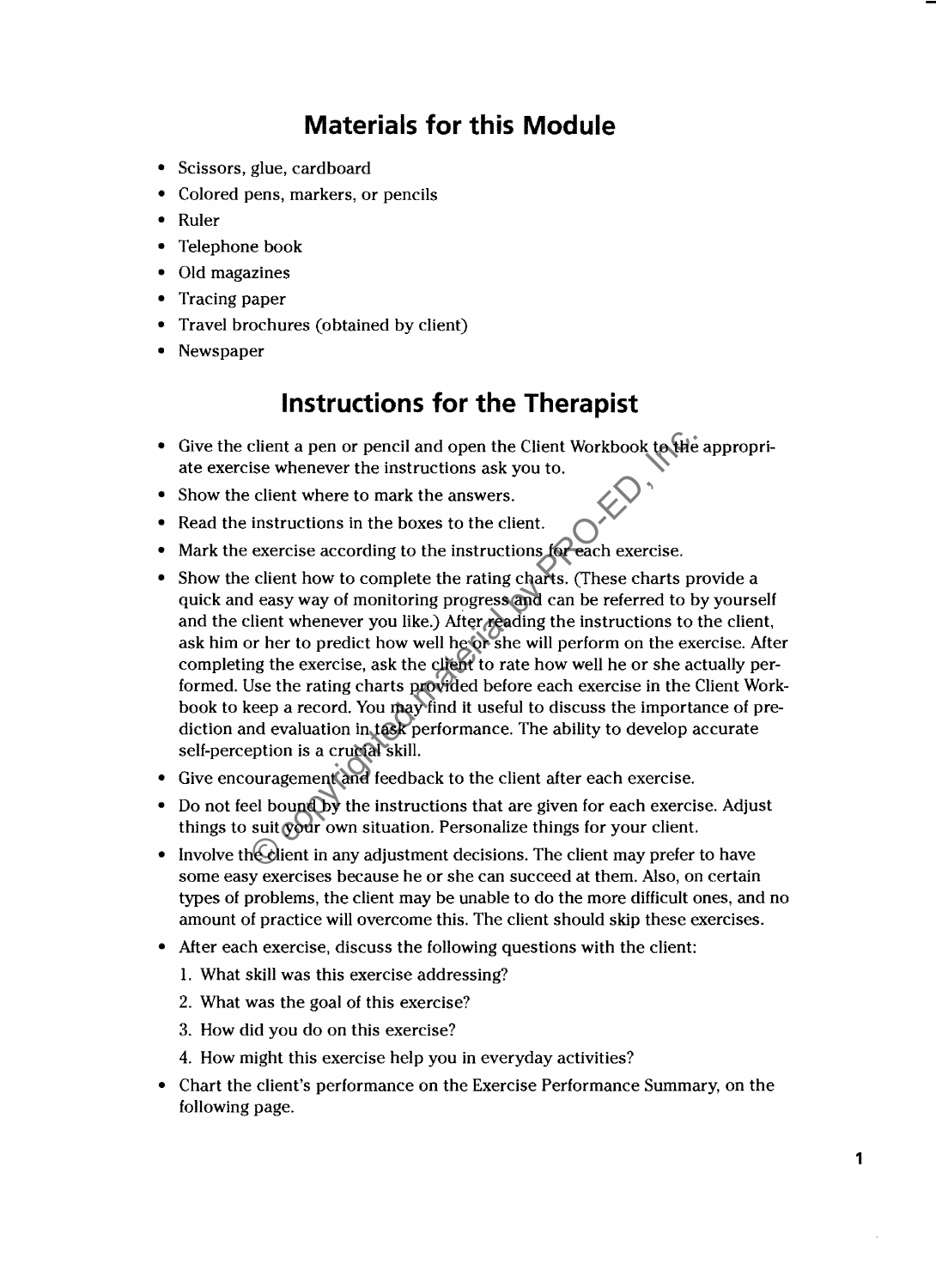| Date | <b>Exercise</b> | Client<br>Predicted<br>Rating | <b>Client</b><br><b>Actual</b><br>Rating | Therapist<br>Actual<br>Rating | Was there a<br>Discrepancy?<br>If so, why? |
|------|-----------------|-------------------------------|------------------------------------------|-------------------------------|--------------------------------------------|
|      |                 |                               |                                          |                               |                                            |
|      |                 |                               |                                          |                               |                                            |
|      |                 |                               |                                          |                               |                                            |
|      |                 |                               |                                          |                               |                                            |
|      |                 |                               |                                          |                               |                                            |
|      |                 |                               |                                          |                               |                                            |
|      |                 |                               |                                          |                               |                                            |
|      |                 |                               |                                          |                               |                                            |
|      |                 |                               |                                          |                               | ٩                                          |
|      |                 |                               |                                          |                               |                                            |
|      |                 |                               |                                          |                               |                                            |
|      |                 |                               |                                          |                               |                                            |
|      |                 |                               |                                          |                               |                                            |
|      |                 |                               |                                          |                               |                                            |
|      |                 |                               |                                          |                               |                                            |
|      |                 |                               |                                          |                               |                                            |
|      |                 |                               |                                          |                               |                                            |
|      |                 |                               |                                          |                               |                                            |
|      |                 |                               |                                          |                               |                                            |
|      |                 |                               |                                          |                               |                                            |
|      |                 |                               |                                          |                               |                                            |
|      |                 |                               |                                          |                               |                                            |
|      |                 |                               |                                          |                               |                                            |
|      |                 |                               |                                          |                               |                                            |
|      |                 |                               |                                          |                               |                                            |
|      |                 |                               |                                          |                               |                                            |
|      |                 |                               |                                          |                               |                                            |
|      |                 |                               |                                          |                               |                                            |
|      |                 |                               |                                          |                               |                                            |
|      |                 |                               |                                          |                               |                                            |
|      |                 |                               |                                          |                               |                                            |
|      |                 |                               |                                          |                               |                                            |

## **Exercise Performance Summary**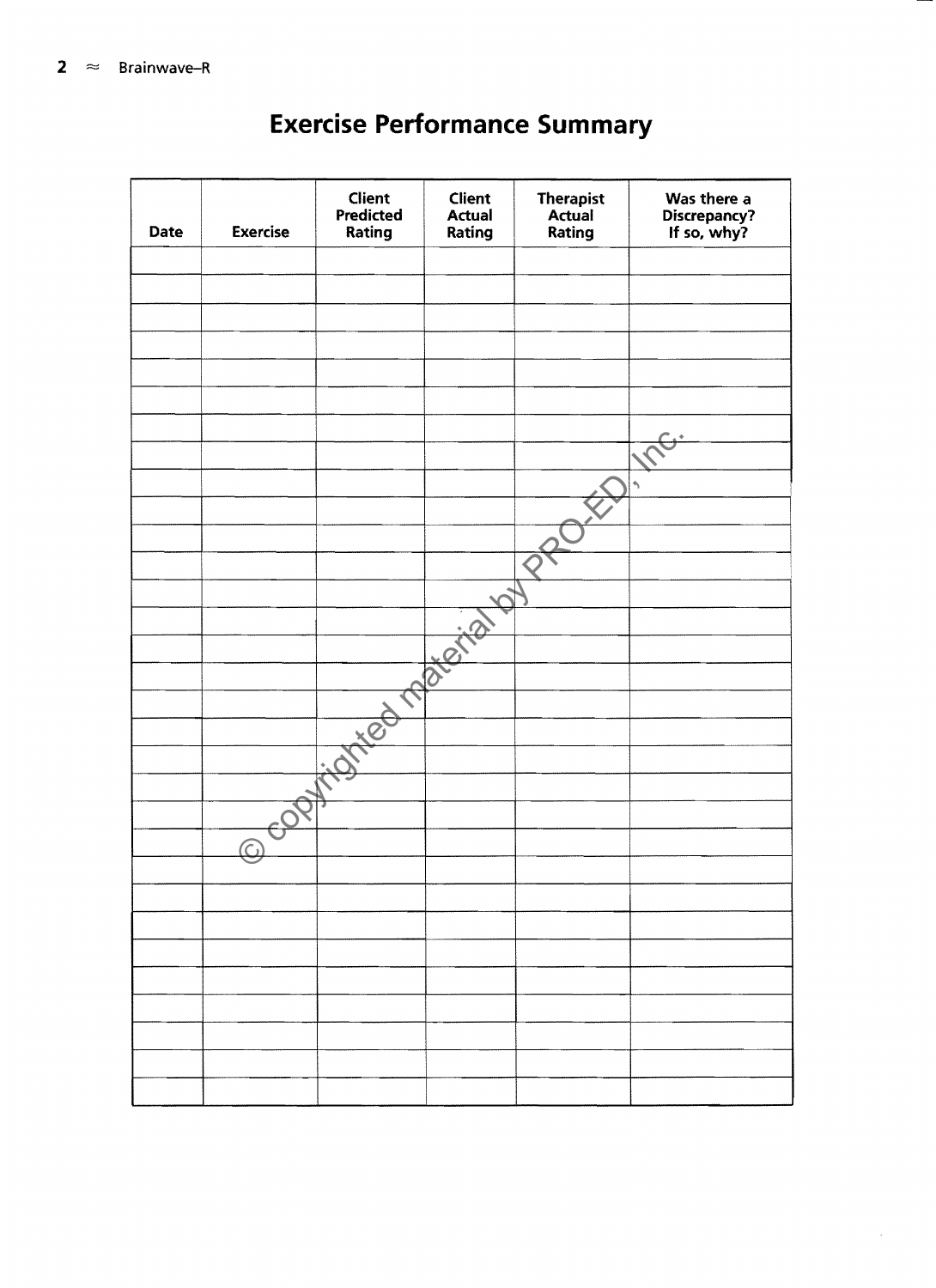$\cdot$ 

| Date | <b>Exercise</b>    | Client<br>Predicted<br>Rating | Client<br>Actual<br>Rating | Therapist<br>Actual<br>Rating | Was there a<br>Discrepancy?<br>If so, why? |
|------|--------------------|-------------------------------|----------------------------|-------------------------------|--------------------------------------------|
|      |                    |                               |                            |                               |                                            |
|      |                    |                               |                            |                               |                                            |
|      |                    |                               |                            |                               |                                            |
|      |                    |                               |                            |                               |                                            |
|      |                    |                               |                            |                               |                                            |
|      |                    |                               |                            |                               |                                            |
|      |                    |                               |                            |                               |                                            |
|      |                    |                               |                            |                               |                                            |
|      |                    |                               |                            |                               |                                            |
|      |                    |                               |                            |                               |                                            |
|      |                    |                               |                            |                               |                                            |
|      |                    |                               |                            |                               |                                            |
|      |                    |                               |                            |                               |                                            |
|      |                    |                               |                            |                               |                                            |
|      |                    |                               |                            |                               |                                            |
|      |                    |                               |                            |                               |                                            |
|      |                    |                               | Réfia                      |                               |                                            |
|      |                    |                               |                            |                               |                                            |
|      |                    |                               |                            |                               |                                            |
|      |                    |                               |                            |                               |                                            |
|      |                    |                               |                            |                               |                                            |
|      |                    |                               |                            |                               |                                            |
|      |                    |                               |                            |                               |                                            |
|      |                    |                               |                            |                               |                                            |
|      |                    |                               |                            |                               |                                            |
|      | O)<br>$\checkmark$ |                               |                            |                               |                                            |
|      |                    |                               |                            |                               |                                            |
|      |                    |                               |                            |                               |                                            |
|      |                    |                               |                            |                               |                                            |
|      |                    |                               |                            |                               |                                            |
|      |                    |                               |                            |                               |                                            |
|      |                    |                               |                            |                               |                                            |
|      |                    |                               |                            |                               |                                            |
|      |                    |                               |                            |                               |                                            |
|      |                    |                               |                            |                               |                                            |
|      |                    |                               |                            |                               |                                            |

#### Exercise Performance Summary Continued

"

-

 $\frac{1}{2}$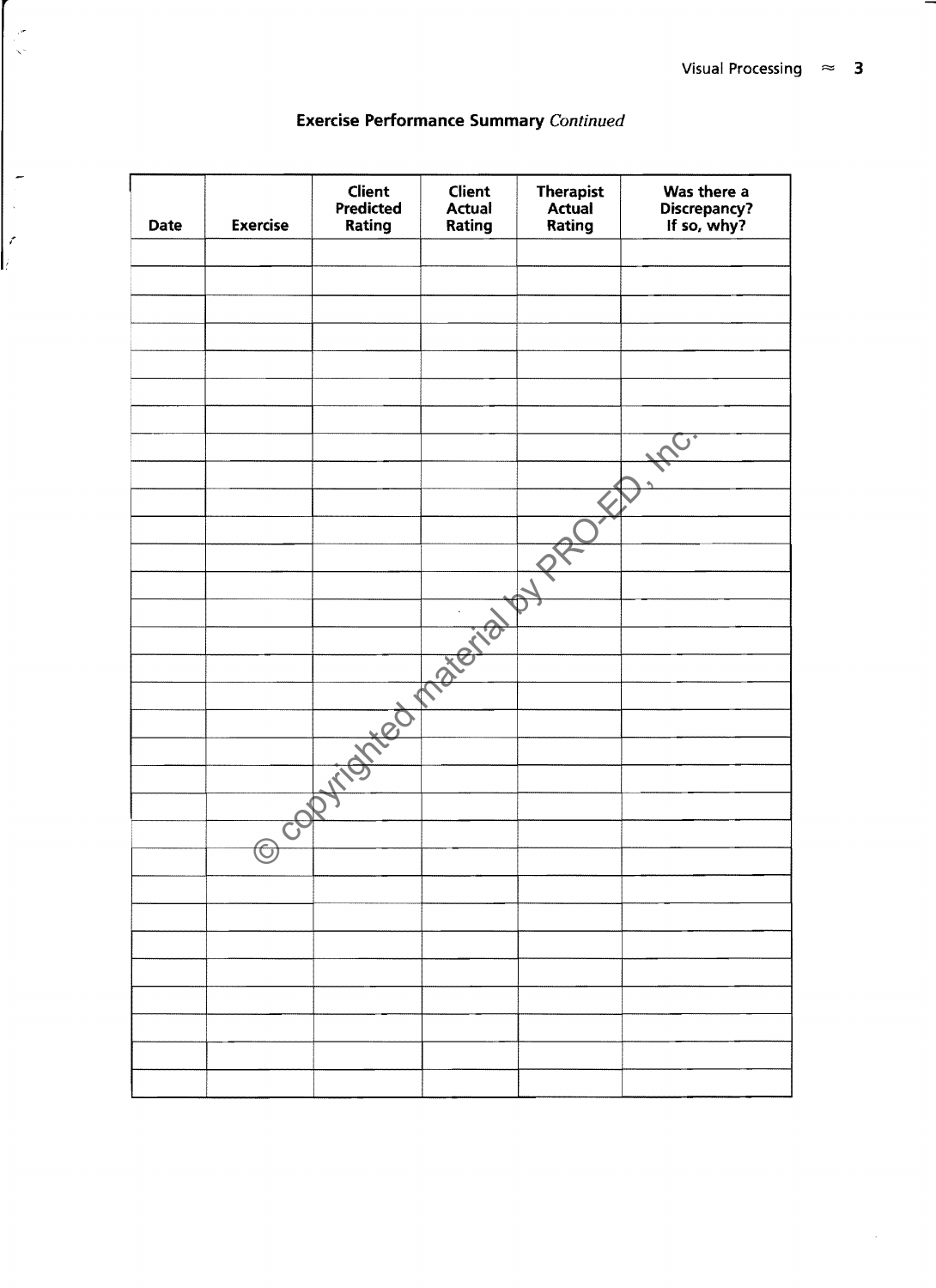## **Giving Feedback and Encouragement**

- Be genuinely enthusiastic when the client works hard or achieves well.
- Talk positively about the program to the client. Be encouraging.
- Be natural when you give feedback on tasks. If you don't think the client has worked hard, then tell the person, but also be positive by focusing the client's mind on the fact that he or she may do better tomorrow.
- Give feedback immediately after each exercise so that it is fresh in the client's mind.
- Be prepared to spend time going over achievements with the client between sessions, even several times as the client may forget them.

# **Involving Family Members**  $\sqrt{C}$

- Discuss goals of the module with family members.
- Encourage family members to attend therapy sessions periodically.
- Encourage family members to discuss therapy exercises with the client and therapist.
- Encourage family members to rehearse strategies learned in therapy with the client in appropriate settings.
- If the client does not use these strategies, provide family members with suggestions to increase compliance.

Example in the settings.<br>
So increase compliance.